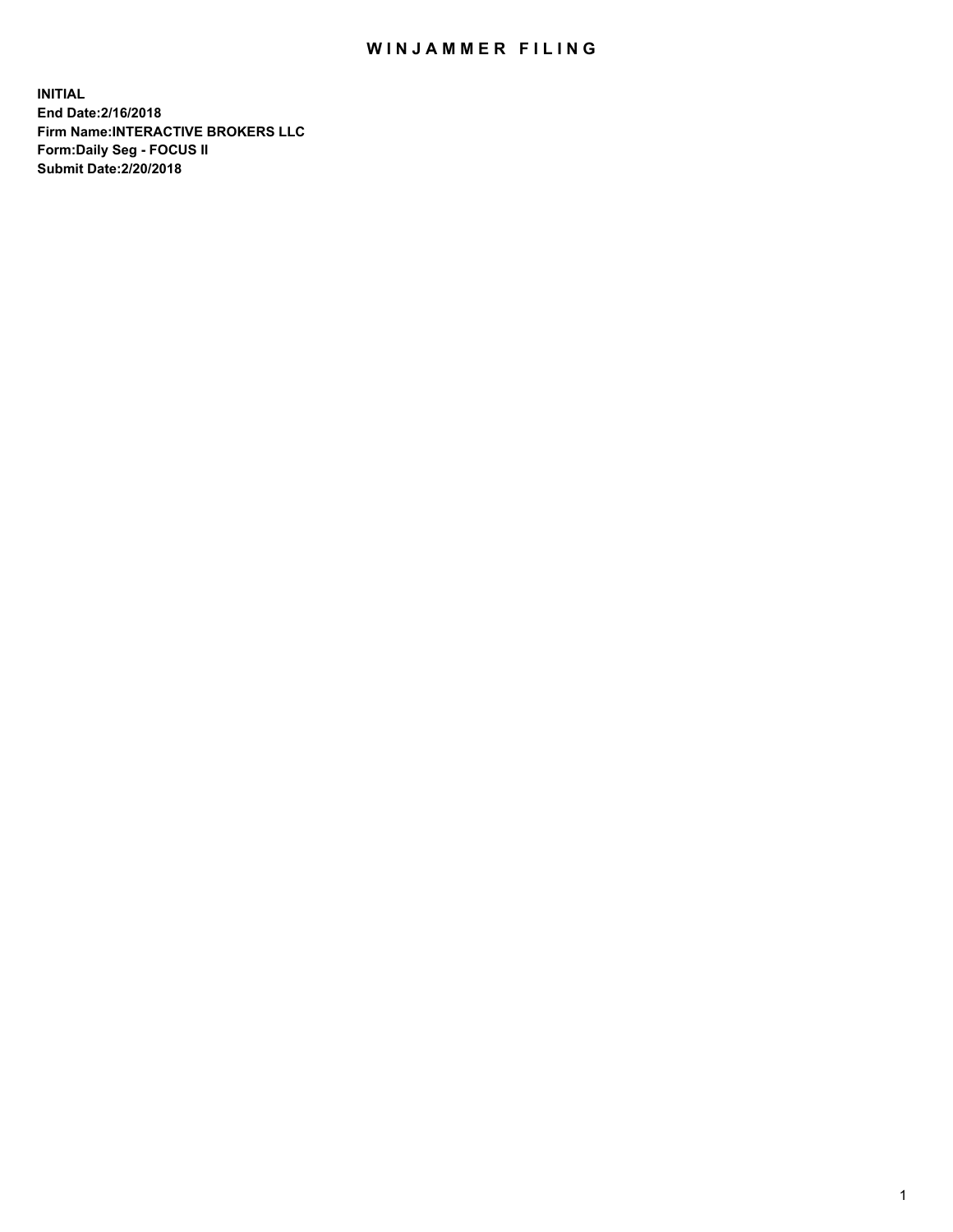## **INITIAL End Date:2/16/2018 Firm Name:INTERACTIVE BROKERS LLC Form:Daily Seg - FOCUS II Submit Date:2/20/2018 Daily Segregation - Cover Page**

| Name of Company<br><b>Contact Name</b><br><b>Contact Phone Number</b><br><b>Contact Email Address</b>                                                                                                                                                                                                                          | <b>INTERACTIVE BROKERS LLC</b><br>James Menicucci<br>203-618-8085<br>jmenicucci@interactivebrokers.c<br>om |
|--------------------------------------------------------------------------------------------------------------------------------------------------------------------------------------------------------------------------------------------------------------------------------------------------------------------------------|------------------------------------------------------------------------------------------------------------|
| FCM's Customer Segregated Funds Residual Interest Target (choose one):<br>a. Minimum dollar amount: ; or<br>b. Minimum percentage of customer segregated funds required:%; or<br>c. Dollar amount range between: and; or<br>d. Percentage range of customer segregated funds required between:% and%.                          | $\overline{\mathbf{0}}$<br>0<br>155,000,000 245,000,000<br>0 <sub>0</sub>                                  |
| FCM's Customer Secured Amount Funds Residual Interest Target (choose one):<br>a. Minimum dollar amount: ; or<br>b. Minimum percentage of customer secured funds required:%; or<br>c. Dollar amount range between: and; or<br>d. Percentage range of customer secured funds required between:% and%.                            | $\overline{\mathbf{0}}$<br>$\overline{\mathbf{0}}$<br>80,000,000 120,000,000<br>00                         |
| FCM's Cleared Swaps Customer Collateral Residual Interest Target (choose one):<br>a. Minimum dollar amount: ; or<br>b. Minimum percentage of cleared swaps customer collateral required:% ; or<br>c. Dollar amount range between: and; or<br>d. Percentage range of cleared swaps customer collateral required between:% and%. | $\overline{\mathbf{0}}$<br>$\overline{\mathbf{0}}$<br>0 <sub>0</sub><br><u>00</u>                          |

Attach supporting documents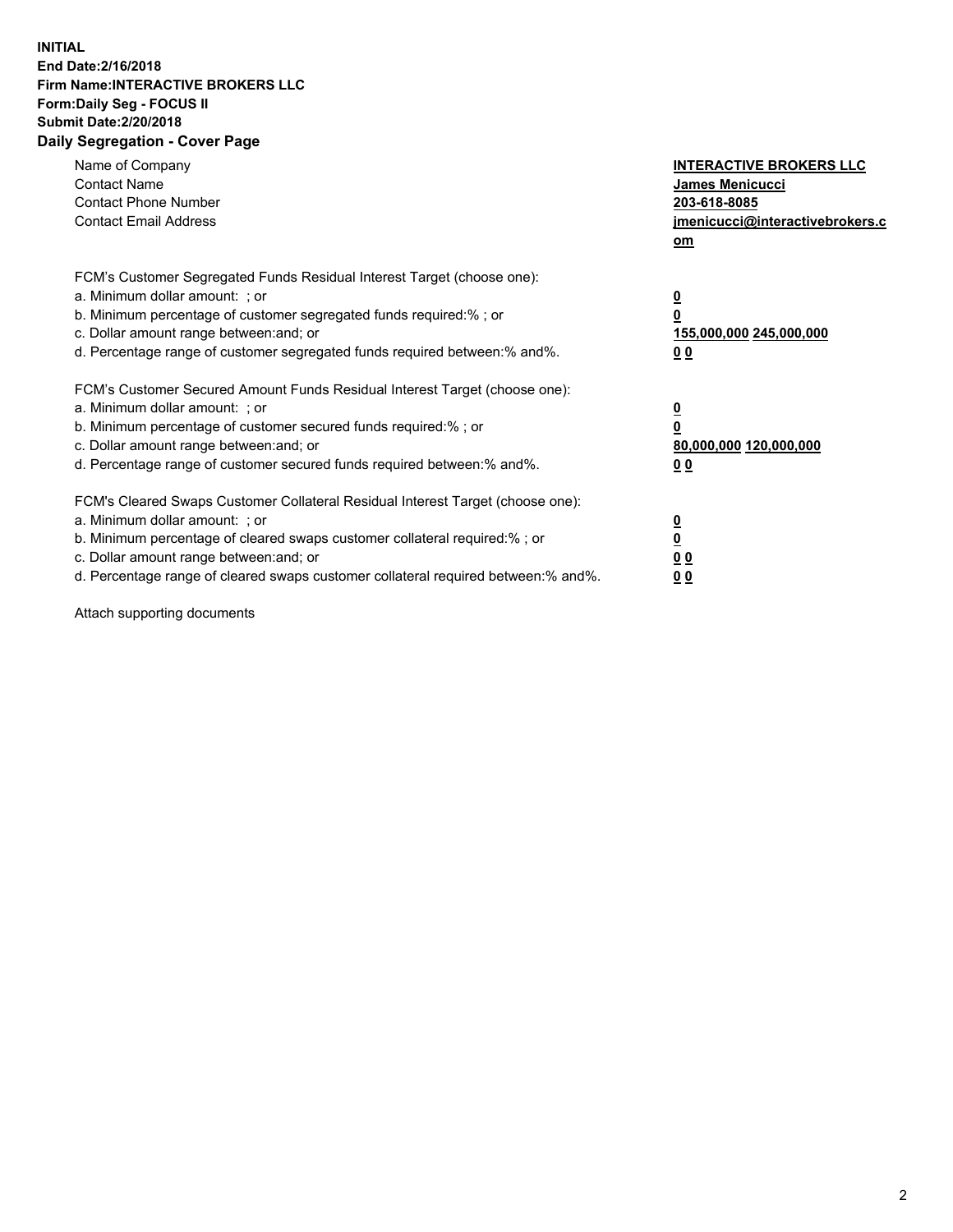## **INITIAL End Date:2/16/2018 Firm Name:INTERACTIVE BROKERS LLC Form:Daily Seg - FOCUS II Submit Date:2/20/2018 Daily Segregation - Secured Amounts**

|                | Daily Jegregation - Jeculed Aniounts                                                                       |                                   |
|----------------|------------------------------------------------------------------------------------------------------------|-----------------------------------|
|                | Foreign Futures and Foreign Options Secured Amounts                                                        |                                   |
|                | Amount required to be set aside pursuant to law, rule or regulation of a foreign                           | $0$ [7305]                        |
|                | government or a rule of a self-regulatory organization authorized thereunder                               |                                   |
| 1.             | Net ledger balance - Foreign Futures and Foreign Option Trading - All Customers                            |                                   |
|                | A. Cash                                                                                                    | 515,567,056 [7315]                |
|                | B. Securities (at market)                                                                                  | $0$ [7317]                        |
| 2.             | Net unrealized profit (loss) in open futures contracts traded on a foreign board of trade                  | 2,735,681 [7325]                  |
| 3.             | Exchange traded options                                                                                    |                                   |
|                | a. Market value of open option contracts purchased on a foreign board of trade                             | <b>154,103</b> [7335]             |
|                | b. Market value of open contracts granted (sold) on a foreign board of trade                               | -56,088 [7337]                    |
| 4.             | Net equity (deficit) (add lines 1.2. and 3.)                                                               | 518,400,752 [7345]                |
| 5.             | Account liquidating to a deficit and account with a debit balances - gross amount                          | 8,715 [7351]                      |
|                | Less: amount offset by customer owned securities                                                           | 0 [7352] 8,715 [7354]             |
| 6.             | Amount required to be set aside as the secured amount - Net Liquidating Equity                             | 518,409,467 [7355]                |
|                | Method (add lines 4 and 5)                                                                                 |                                   |
| 7.             | Greater of amount required to be set aside pursuant to foreign jurisdiction (above) or line                | 518,409,467 [7360]                |
|                | 6.                                                                                                         |                                   |
|                | FUNDS DEPOSITED IN SEPARATE REGULATION 30.7 ACCOUNTS                                                       |                                   |
| 1 <sub>1</sub> | Cash in banks                                                                                              |                                   |
|                | A. Banks located in the United States                                                                      | 117,624,931 [7500]                |
|                | B. Other banks qualified under Regulation 30.7                                                             | 0 [7520] 117,624,931 [7530]       |
| 2.             | Securities                                                                                                 |                                   |
|                | A. In safekeeping with banks located in the United States                                                  | 363,041,440 [7540]                |
|                | B. In safekeeping with other banks qualified under Regulation 30.7                                         | 0 [7560] 363,041,440 [7570]       |
| 3.             | Equities with registered futures commission merchants                                                      |                                   |
|                | A. Cash                                                                                                    | $0$ [7580]                        |
|                | <b>B.</b> Securities                                                                                       | $0$ [7590]                        |
|                | C. Unrealized gain (loss) on open futures contracts                                                        | $0$ [7600]                        |
|                | D. Value of long option contracts                                                                          | $0$ [7610]                        |
|                | E. Value of short option contracts                                                                         | 0 [7615] 0 [7620]                 |
| 4.             | Amounts held by clearing organizations of foreign boards of trade                                          |                                   |
|                | A. Cash                                                                                                    | $0$ [7640]                        |
|                | <b>B.</b> Securities                                                                                       | $0$ [7650]                        |
|                | C. Amount due to (from) clearing organization - daily variation                                            | $0$ [7660]                        |
|                | D. Value of long option contracts                                                                          | $0$ [7670]                        |
|                | E. Value of short option contracts                                                                         | 0 [7675] 0 [7680]                 |
| 5.             | Amounts held by members of foreign boards of trade                                                         |                                   |
|                | A. Cash                                                                                                    | 169,795,624 [7700]                |
|                | <b>B.</b> Securities                                                                                       | $0$ [7710]                        |
|                | C. Unrealized gain (loss) on open futures contracts                                                        | -12,827,427 [7720]                |
|                | D. Value of long option contracts                                                                          | 154,103 [7730]                    |
|                | E. Value of short option contracts                                                                         | -56,088 [7735] 157,066,212 [7740] |
| 6.<br>7.       | Amounts with other depositories designated by a foreign board of trade                                     | $0$ [7760]                        |
| 8.             | Segregated funds on hand                                                                                   | $0$ [7765]                        |
| 9.             | Total funds in separate section 30.7 accounts                                                              | 637,732,583 [7770]                |
|                | Excess (deficiency) Set Aside for Secured Amount (subtract line 7 Secured Statement<br>Page 1 from Line 8) | 119,323,116 [7380]                |
| 10.            | Management Target Amount for Excess funds in separate section 30.7 accounts                                | 80,000,000 [7780]                 |
| 11.            | Excess (deficiency) funds in separate 30.7 accounts over (under) Management Target                         | 39,323,116 [7785]                 |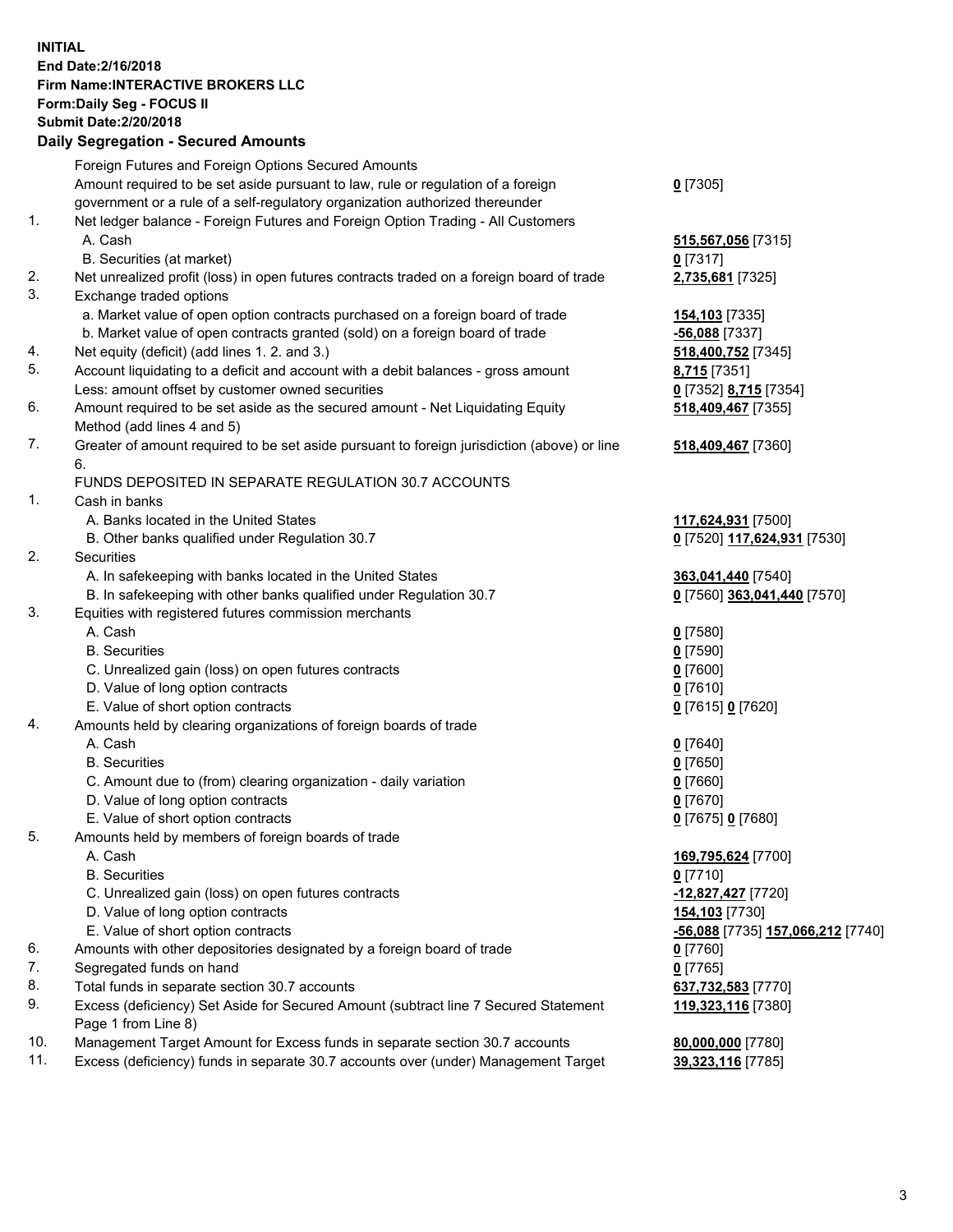**INITIAL End Date:2/16/2018 Firm Name:INTERACTIVE BROKERS LLC Form:Daily Seg - FOCUS II Submit Date:2/20/2018 Daily Segregation - Segregation Statement** SEGREGATION REQUIREMENTS(Section 4d(2) of the CEAct) 1. Net ledger balance A. Cash **4,427,447,687** [7010] B. Securities (at market) **0** [7020] 2. Net unrealized profit (loss) in open futures contracts traded on a contract market **-35,456,498** [7030] 3. Exchange traded options A. Add market value of open option contracts purchased on a contract market **269,476,841** [7032] B. Deduct market value of open option contracts granted (sold) on a contract market **-263,839,979** [7033] 4. Net equity (deficit) (add lines 1, 2 and 3) **4,397,628,051** [7040] 5. Accounts liquidating to a deficit and accounts with debit balances - gross amount **377,724** [7045] Less: amount offset by customer securities **0** [7047] **377,724** [7050] 6. Amount required to be segregated (add lines 4 and 5) **4,398,005,775** [7060] FUNDS IN SEGREGATED ACCOUNTS 7. Deposited in segregated funds bank accounts A. Cash **827,306,509** [7070] B. Securities representing investments of customers' funds (at market) **2,511,479,575** [7080] C. Securities held for particular customers or option customers in lieu of cash (at market) **0** [7090] 8. Margins on deposit with derivatives clearing organizations of contract markets A. Cash **21,426,744** [7100] B. Securities representing investments of customers' funds (at market) **1,227,706,527** [7110] C. Securities held for particular customers or option customers in lieu of cash (at market) **0** [7120] 9. Net settlement from (to) derivatives clearing organizations of contract markets **6,961,611** [7130] 10. Exchange traded options A. Value of open long option contracts **269,438,263** [7132] B. Value of open short option contracts **-263,821,863** [7133] 11. Net equities with other FCMs A. Net liquidating equity **0** [7140] B. Securities representing investments of customers' funds (at market) **0** [7160] C. Securities held for particular customers or option customers in lieu of cash (at market) **0** [7170] 12. Segregated funds on hand **0** [7150] 13. Total amount in segregation (add lines 7 through 12) **4,600,497,366** [7180] 14. Excess (deficiency) funds in segregation (subtract line 6 from line 13) **202,491,591** [7190] 15. Management Target Amount for Excess funds in segregation **155,000,000** [7194]

16. Excess (deficiency) funds in segregation over (under) Management Target Amount Excess

**47,491,591** [7198]